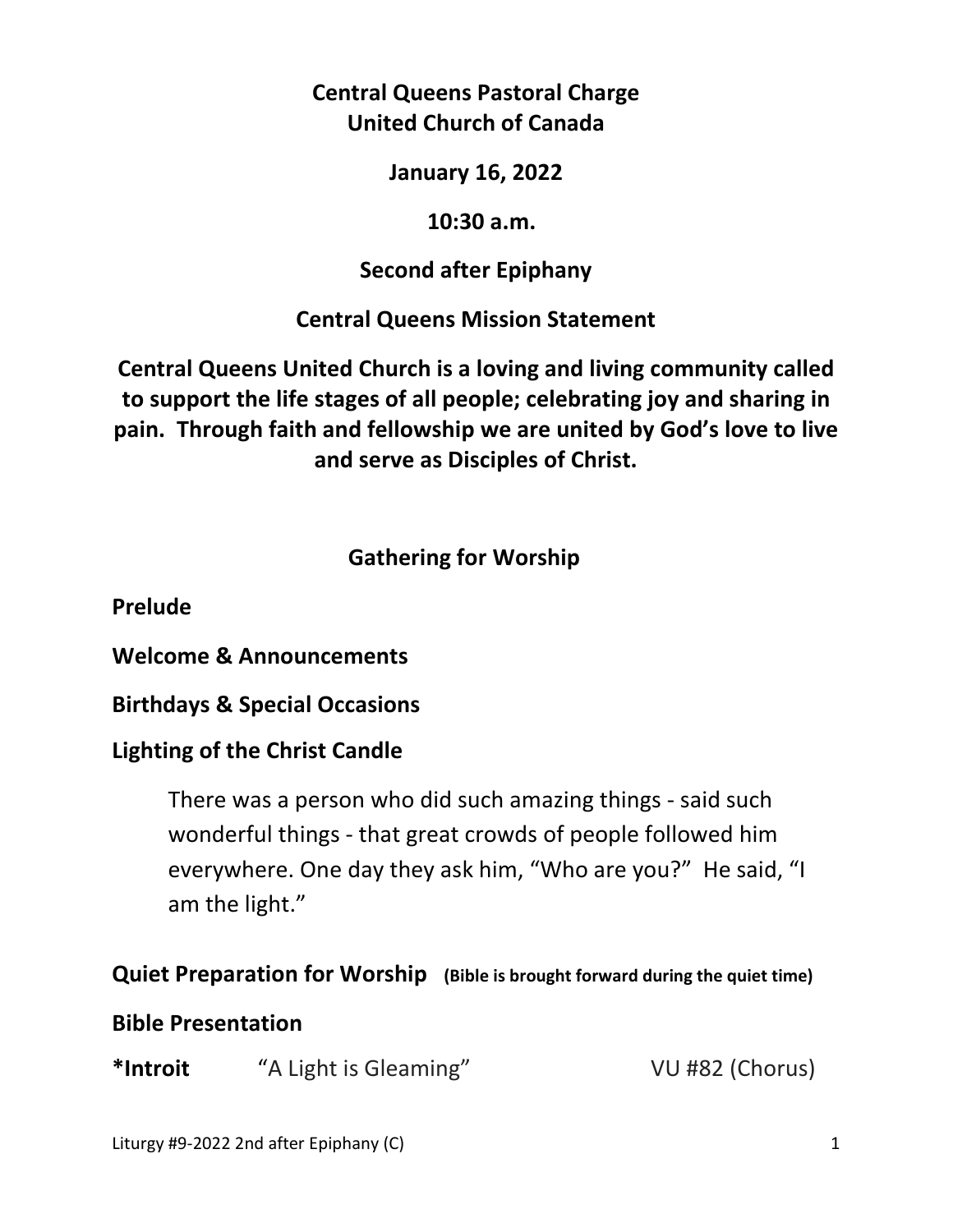### **Call to Worship**

 How precious is God's steadfast love!  **We will find refuge in the shelter of God's wings.**

 Come and feast on God's abundance.  **We will drink from the river of God's delights.**

 For with God is the fountain of life;  **and in God's light we will see light.** 

 Let us worship God with joy and thanksgiving!  **We will bring God our prayers and our praise with hearts full of love.** 

| *Hymn<br>"Open My Eyes, That I may See" | <b>VU #371</b> |
|-----------------------------------------|----------------|
|-----------------------------------------|----------------|

#### **Prayer of Approach**

 **Gracious God, you have given each one of us special gifts - gifts from your Spirit. We praise you, God, for the gifts that overflow in us. Help us to know how you want us to use our gifts, individually and within our community, to heal the hurt and brokenness in our world. Be with us this day as we sing praises, hear your word and open our hearts to the ways that you are speaking to us and through us.** 

With Jesus, we share in the ancient prayer…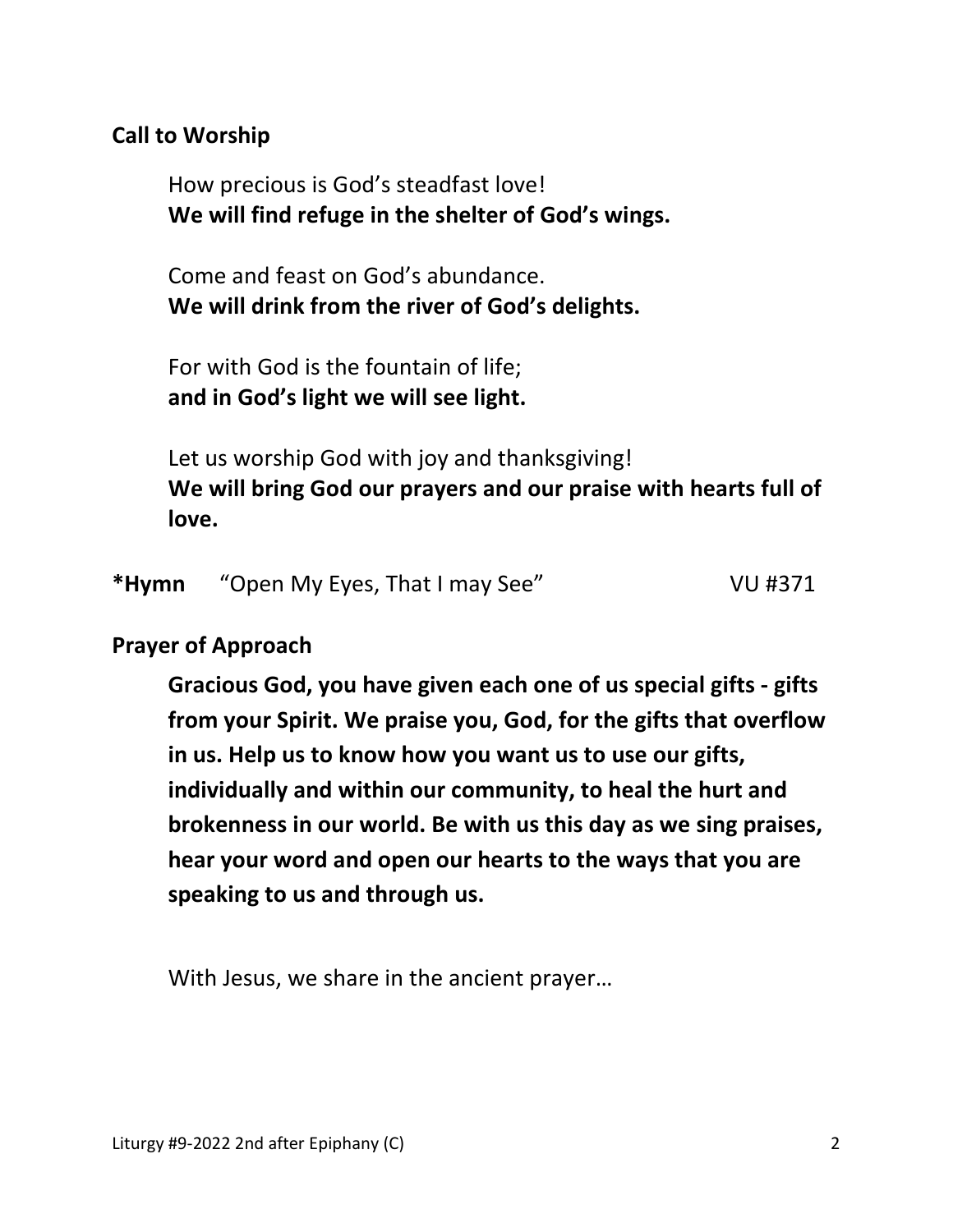**Lord's Prayer** 

**Our Father, which art in heaven, hallowed be thy name. Thy Kingdom come, thy will be done on earth, as it is in heaven. Give us this day our daily bread; and forgive us our trespasses, as we forgive those who trespass against us; and lead us not into temptation, but deliver us from evil. For thine is the kingdom, the power, and the glory, for ever and ever. Amen.** 

| Psalm 36:5-10             | God's steadfast love is without limits.    | VU #762         |
|---------------------------|--------------------------------------------|-----------------|
|                           | <b>*Hymn</b> "I Am the Light of the World" | VU #87 vv. 1, 2 |
| <b>All God's Children</b> |                                            |                 |
|                           | <b>*Hymn</b> "I Am the Light of the World" | VU #87 v.3, 4   |

#### **A Litany**

 As winter trees stretch out bare arms to a dark sky,  **We stretch out in the darkness to find the touch of love.**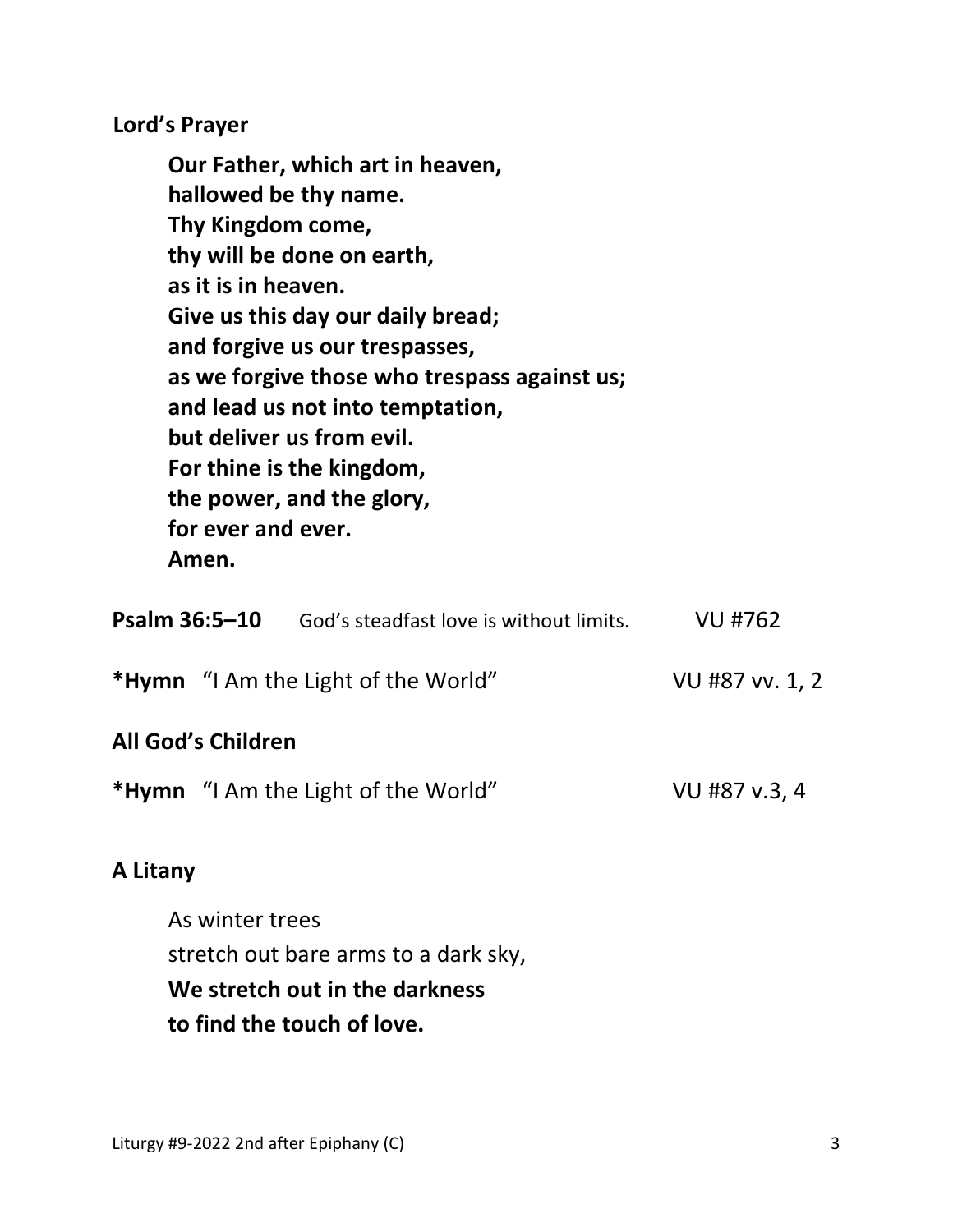As snow drops turn their gentle faces to the sun,  **We long to find in that warmth the promise of peace.** 

 As the fire breaks the shell of the seed,  **so may our pain break the shell of isolation that protects us from ourselves.** 

 In the security of darkness, the warmth of sunshine, the promise of fire,  **May we blossom anew in the miracle of your saving love, O God.**

## **Presentation of Our Gifts**

### **Offertory Invitation**

God offers us many gifts through the same Spirit so that, together, so new spaces where love can grow is created. Trust that what you have to give, God will bless. We give as we are able, we give as we are called.

### **Offertory**

**\*Presentation of Offering** "What Can I Do" MV #191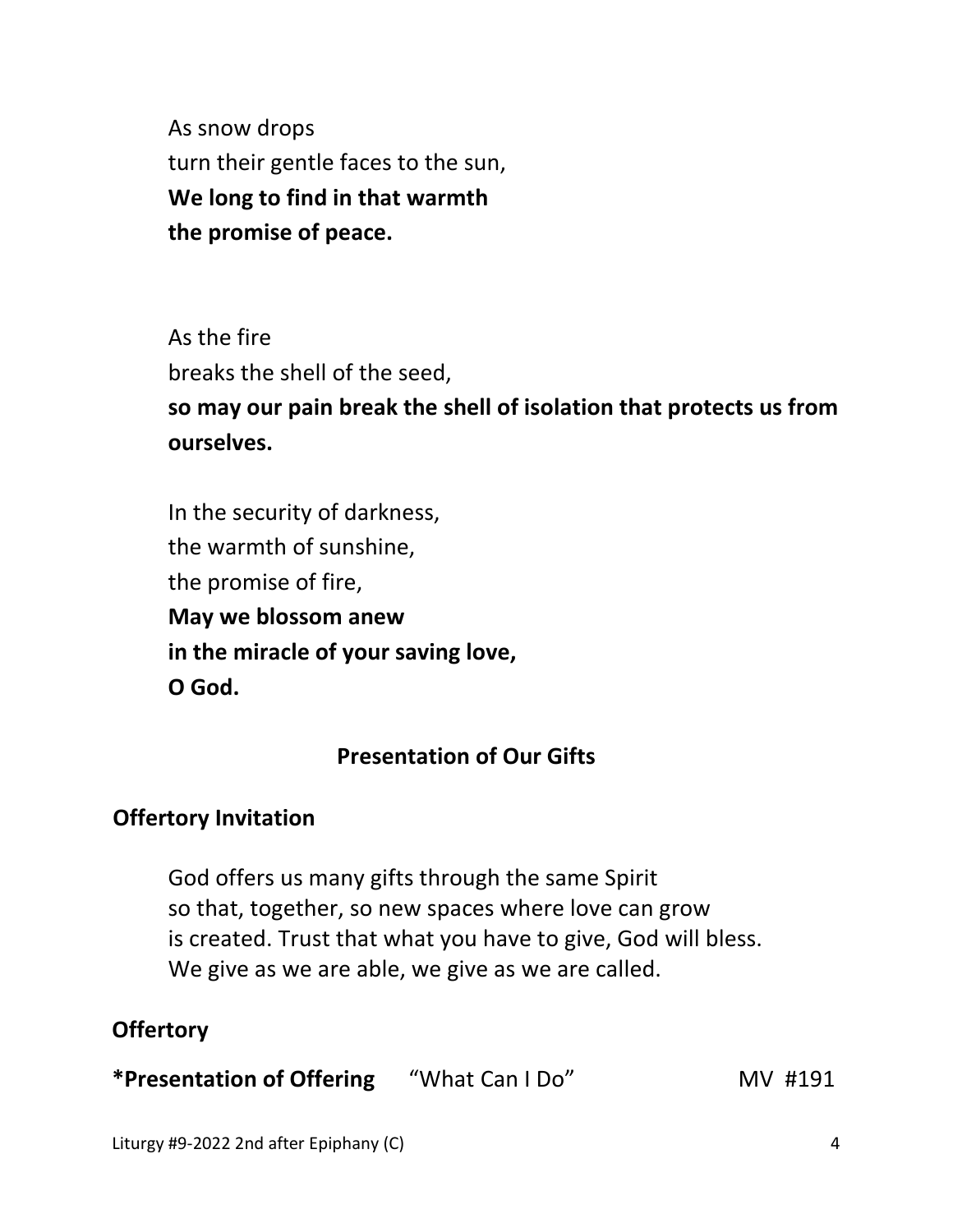#### **\*Offertory Prayer**

 **God of abundance and overflowing love, we offer these gifts, both monetary and the gifts of our very selves, to you. Use them and us to allow others to feel, see and experience the amazing fullness of your love for all creation. Like lava that flows and wine that overflows from jars, may these gifts reach places far and wide, bringing your grace and love to people who need it the most. Amen.** 

### **Listening for the Word**

### **Sacred Scripture**

#### **1 Corinthians 12:1–11**

Now concerning spiritual gifts, brothers and sisters, I do not want you to be uninformed. You know that when you were pagans, you were enticed and led astray to idols that could not speak. Therefore I want you to understand that no one speaking by the Spirit of God ever says "Let Jesus be cursed!" and no one can say "Jesus is Lord" except by the Holy Spirit.

Now there are varieties of gifts, but the same Spirit; and there are varieties of services, but the same Lord; and there are varieties of activities, but it is the same God who activates all of them in everyone. To each is given the manifestation of the Spirit for the common good. To one is given through the Spirit the utterance of wisdom, and to another the utterance of knowledge according to the same Spirit, to another faith by the same Spirit,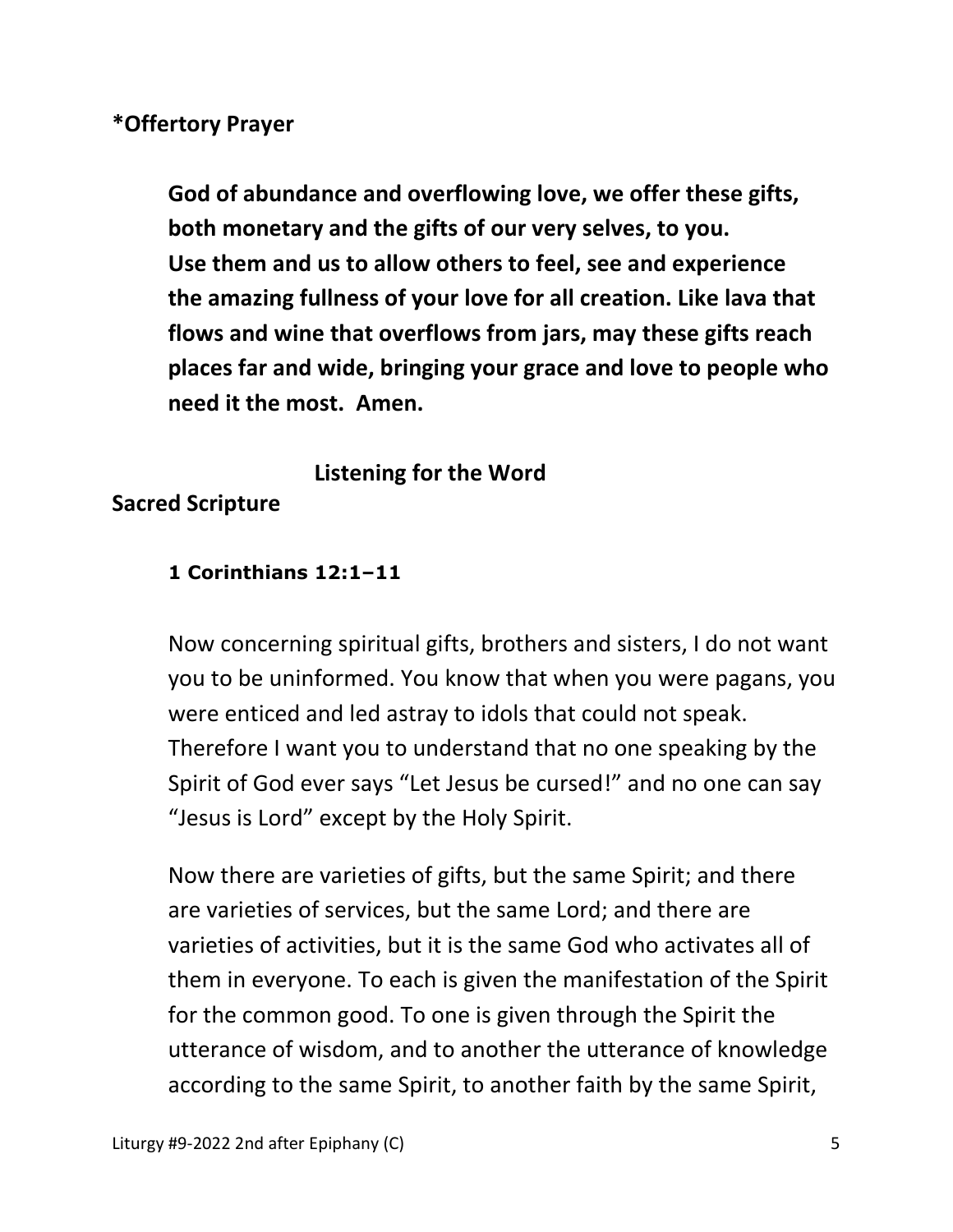to another gifts of healing by the one Spirit, to another the working of miracles, to another prophecy, to another the discernment of spirits, to another various kinds of tongues, to another the interpretation of tongues. All these are activated by one and the same Spirit, who allots to each one individually just as the Spirit chooses.

#### **John 2:1–11**

On the third day there was a wedding in Cana of Galilee, and the mother of Jesus was there. Jesus and his disciples had also been invited to the wedding. When the wine gave out, the mother of Jesus said to him, "They have no wine." And Jesus said to her, "Woman, what concern is that to you and to me? My hour has not yet come." His mother said to the servants, "Do whatever he tells you." Now standing there were six stone water jars for the Jewish rites of purification, each holding twenty or thirty gallons. Jesus said to them, "Fill the jars with water." And they filled them up to the brim. He said to them, "Now draw some out, and take it to the chief steward." So they took it. When the steward tasted the water that had become wine, and did not know where it came from (though the servants who had drawn the water knew), the steward called the bridegroom and said to him, "Everyone serves the good wine first, and then the inferior wine after the guests have become drunk. But you have kept the good wine until now." Jesus did this, the first of his signs, in Cana of Galilee, and revealed his glory; and his disciples believed in him.

#### **Anthem**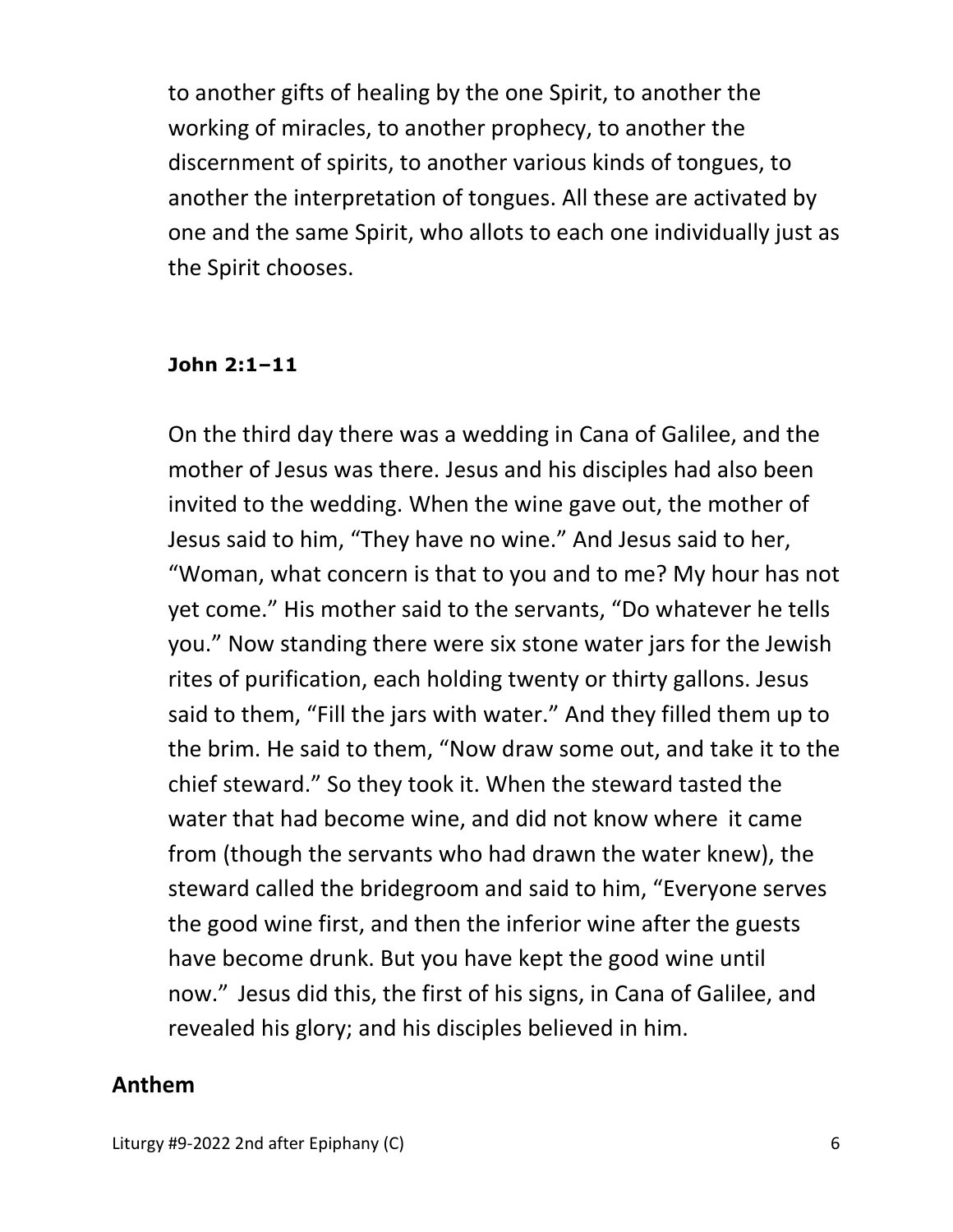## **Sermon**

## **Prayers of Thanksgiving and Intercession**

 O God, Jesus brought the joy into lives that needed hope and a new beginning. We pray for all those who need a new beginning this year: individuals trying to make a new start, families trying to sort through difficulties, groups hoping to accomplish good things for others, refugees building new homes in a new land, students and teachers beginning a new semester, businesses and congregations trying to rebuild in uncertain times. S*ilence*  Show each one how much they matter to you,

and renew their courage and resolve to make a fresh start.

God, in your mercy,

## **Hear our prayer.**

O God,

Jesus changed water into wine

 to show us that you can accomplish extraordinary things through ordinary lives.

 We pray for all those volunteering their energy and concern to make a difference for others in this community.

 We pray for our elected leaders and for all government workers trying to manage their responsibilities in such challenging times. We pray for those working for justice,

 raising awareness to problems in society and for the earth itself. And we pray for one another

 and for each good purpose we undertake with new resolve this year.

 Give us a glimpse of how our hands become your hands, blessed by the Spirit.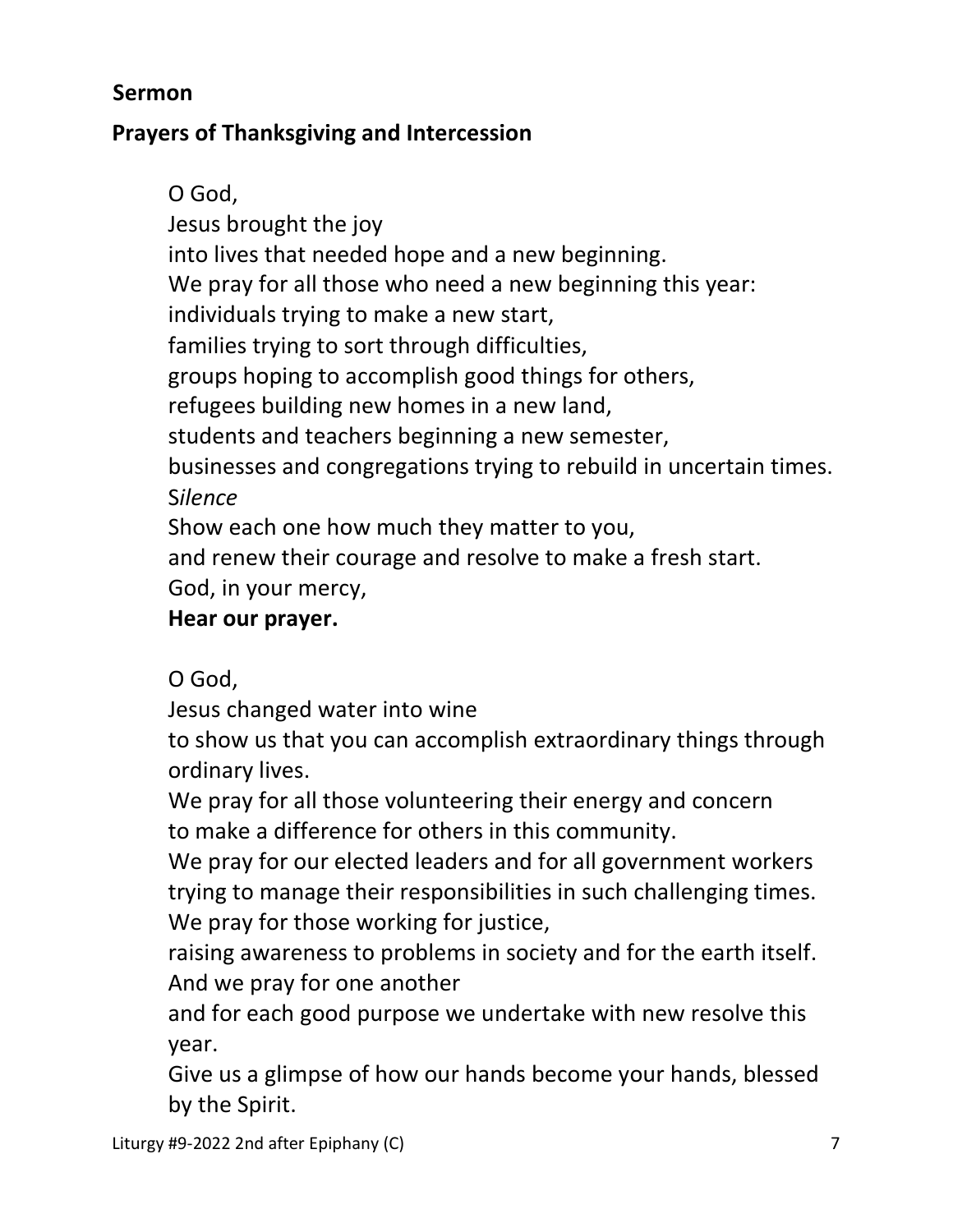God, in your mercy,  **Hear our prayer.** 

O God,

 Jesus faced the suffering around him with compassion, reaching out to those in pain and grief with healing and hope. We remember those whose lives are wrapped in sorrow or despair, and those facing tragic death or critical illness. *Silence*

 We remember those rebuilding lives and communities after flooding and storm

 and all those burdened by pain or problems that seem to have no end…

*Silence* 

 Embrace each one with your comfort and courage, and show us what we can offer to make a difference. God, in your mercy,

# **Hear our prayer.**

O God in whom we live and move and have our being, thank you for giving us the courage and commitment we need to follow the way of Christ in good times and in hard times. Thank you for the strength we find together as part of your church and the gifts you give us in each other. Help us trust in the promise of your love for us and energize us with your Spirit so that we can recognize the opportunities you give us to live out the grace and mercy we know in Jesus the Christ. Amen.

## **Responding to the Word**

\*Hymn 
"My Love Colours Outside the Lines" MV #138